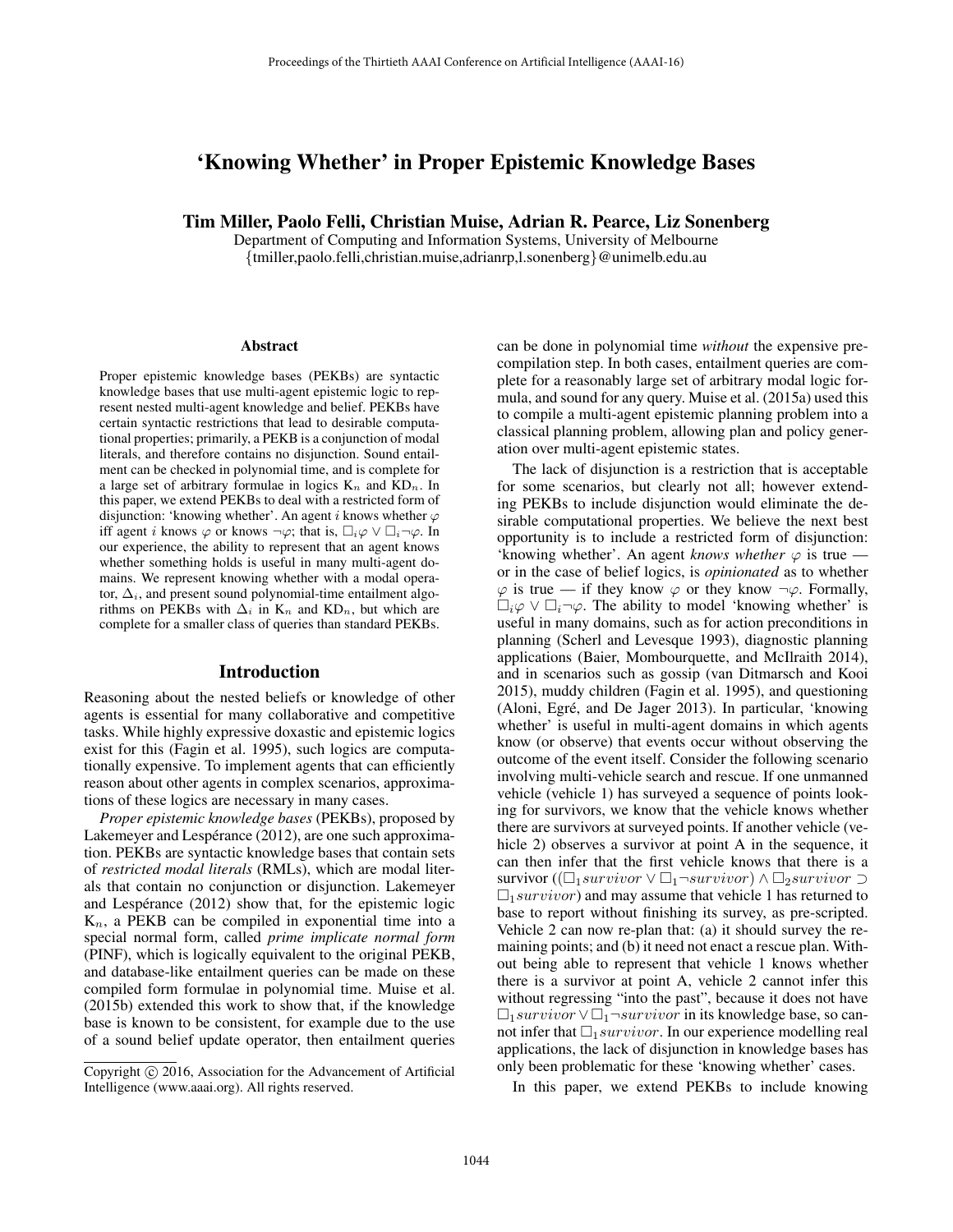whether. Rather than model this as an explicit, yet restricted disjunction, we follow Fan et al. (2015) by modelling knowing whether as its own modal operator,  $\Delta_i$ , defined as  $\Delta_i \phi \equiv$  $\Box_i \phi \lor \Box_i \neg \phi$ . After providing the necessary background for the paper in the following section, we show how to compile an extended PEKB into a prime implicate normal form in exponential time and space, and how to perform entailment queries for logic  $K_n$  in polynomial time, preserving the nice computational properties from Lakemeyer and Lespérance (2012). The cost is a less expressive set of complete queries. We then show that, as with Muise et al. (2015b), a consistent knowledge base in logic  $KD_n$  can be queried (for a smaller class of queries) in polynomial time without any prior compilation. We conclude with a discussion and future work.

The end result is a model for efficiently reasoning about nested beliefs in multi-agent environments that would be suitable for many scenarios.

## Background

# Epistemic Modal Logics

Let  $P$  and  $Ag$  respectively be finite sets of propositions and agents. The set of well-formed formulae  $\mathcal L$  for epistemic logic is obtained from the following grammar:

$$
\varphi ::= p \mid \varphi \land \varphi \mid \neg \varphi \mid \Box_i \varphi
$$

in which  $p \in \mathcal{P}$  and  $i \in Ag$ . Informally,  $\Box_i \varphi$  means that agent *i* knows (or believes<sup>1</sup>)  $\varphi$ . The shorthand  $\Diamond_i\varphi$  is the dual of  $\Box_i\varphi$ , defined as  $\Diamond_i\varphi \equiv \neg \Box_i \neg \varphi$ . Operators for  $\lor$ ,  $\supset$ , and  $\equiv$  can be derived in the usual way.

The semantics of this logic are given using *Kripke structures*. A Kripke structure is a tuple M =  $(W, \pi, R_1, \ldots, R_n)$ , in which W is the set of all possible worlds,  $\pi \in \mathcal{W} \rightarrow 2^{\mathcal{P}}$  is a function that maps each world w to the set of all propositions that hold in w, and  $R_i \subseteq W \times W$ (for each  $i \in Ag$ ) is an accessibility relation which captures each agent's *uncertainty* about the world —see (Fagin et al. 1995) for details. The formula  $\Box_i \varphi$  holds in w iff  $\varphi$  is true in all worlds that the agent  $i$  considers possible at  $w$ , while  $\Diamond_i\varphi$  means that the agent considers  $\varphi$  possible, thus holding in at least one possible world. The satisfaction of a formula  $\varphi$  in a structure M and a world w, denoted as  $M, w \models \varphi$ , is defined inductively over the structure of  $\varphi$ :

$$
\begin{array}{llll} M,w\models p & \quad \text{iff} & p\in \pi(w)\\ M,w\models\varphi\wedge\psi & \quad \text{iff} & M,w\models\varphi\text{ and }M,w\models\psi\\ M,w\models\neg\varphi & \quad \text{iff} & M,w\not\models\varphi\\ M,w\models\Box_i\varphi & \quad \text{iff} & \quad \text{for all }v\in R_i(w),\,M,v\models\varphi \end{array}
$$

We say that  $\varphi$  entails  $\psi$ , written  $\varphi \models \psi$  iff for every model M and world w such that  $M, w \models \varphi$ , we have  $M, w \models \psi$ .

Kripke structures with specific constraints lead to specific properties (or *axioms*) of knowledge or belief (Fagin et al. 1995). For example, axiom K holds for any Kripke frame, while the axiom D holds on *serial* Kripke frames, resulting in the axioms:

| К |                  | $\Box_i(\varphi \supset \psi) \supset (\Box_i \varphi \supset \Box_i \psi)$ (Distribution) |               |
|---|------------------|--------------------------------------------------------------------------------------------|---------------|
| D | $\Box_i \varphi$ | $\neg\Box_i\neg\varphi$                                                                    | (Consistency) |

<sup>1</sup> For the remainder of the paper, we will use the term *knowledge* to mean both knowledge and belief.

Combinations of axioms result in different logics. Here, we consider logics  $K_n$  (axiom K only) and  $KD_n$  (K and D), in which  $_n$  specifies that there are multiple agents in the model.

Example 1. Consider an example, taken from Muise et al. (2015b) about two agents, Bob and Alice, who are coworkers. Bob knows Alice has applied for a promotion. Bob sees an envelope containing the outcome of the promotion, but has no information about whether Alice has opened the envelope. However, Bob knows that if Alice has opened the envelope, then Alice will know whether she has gained her promotion, and that if Alice has not opened the letter, she will not know whether she has gained her promotion. Assuming that '*opened'* and '*promoted'* represent that Alice has opened the letter and has been promoted respectively, we can represent the above using modal logic as follows:

$$
\Box_B(opened \supset (\Box_{A} promoted \vee \Box_A \neg promoted)) \wedge \Box_B(\neg opened \supset \neg (\Box_{A} promoted \vee \Box_A \neg promoted))
$$

Such logics are expressive, but computationally present several challenges. In the single agent case, Ladner (1977) showed that satisfiability is NP-complete, while Halpern and Moses (1985) demonstrated satisfiability is PSPACEcomplete for multiple agents, but only NP-complete if the nesting of modal formulae is bounded (Halpern 1995). As such, syntactic approaches to knowledge bases have been investigated, with Eberle (1974) one of the first to consider syntactic knowledge bases, and Konolige (1983) the first to consider syntactic belief bases with *nested* belief.

#### Knowledge compilation and prime implicates

*Prime implicates* have been used to mitigate the complexity of checking satisfiability and entailment in syntactic knowledge bases. A formula  $\varphi$  is a prime implicate of a knowledge base KB iff  $KB \models \varphi$  (it is an *implicate*) and for all  $\varphi'$  such that  $KB \models \varphi', \varphi' \models \varphi$  implies  $\varphi \models \varphi'$  (it is *prime*).

The challenge is to calculate exactly the set of prime implicates of a knowledge base, and check entailment of a formula against the prime implicates instead of the original knowledge base. Bienvenu (2008; 2009) presents an algorithm that takes a logic  $K_n$  knowledge base and compiles it into *prime implicate normal form* (PINF), which is a DNFlike normal form in which all clauses are prime implicates. Essentially, a formula in PINF contains exactly the formulae required to check entailment of another formula, and nothing more. Entailment of a formula on the PINF formula can be checked in polynomial time, but the cost of generating the PINF is double-exponential in time and space.

#### Proper epistemic knowledge bases

Lakemeyer and Lespérance (2012) define a *proper epistemic knowledge base* (PEKB) as a set of restricted formulae, called *restricted modal literals* (RMLs), of the form:

$$
\alpha ::= p \mid \neg p \mid \Box_i \alpha \mid \Diamond_i \alpha
$$

Thus, a PEKB contains no disjunctive formulae. Note that RMLs are in *negation normal form* (NNF), i.e. negation appears only in front of propositional variables. Any  $K_n$  modal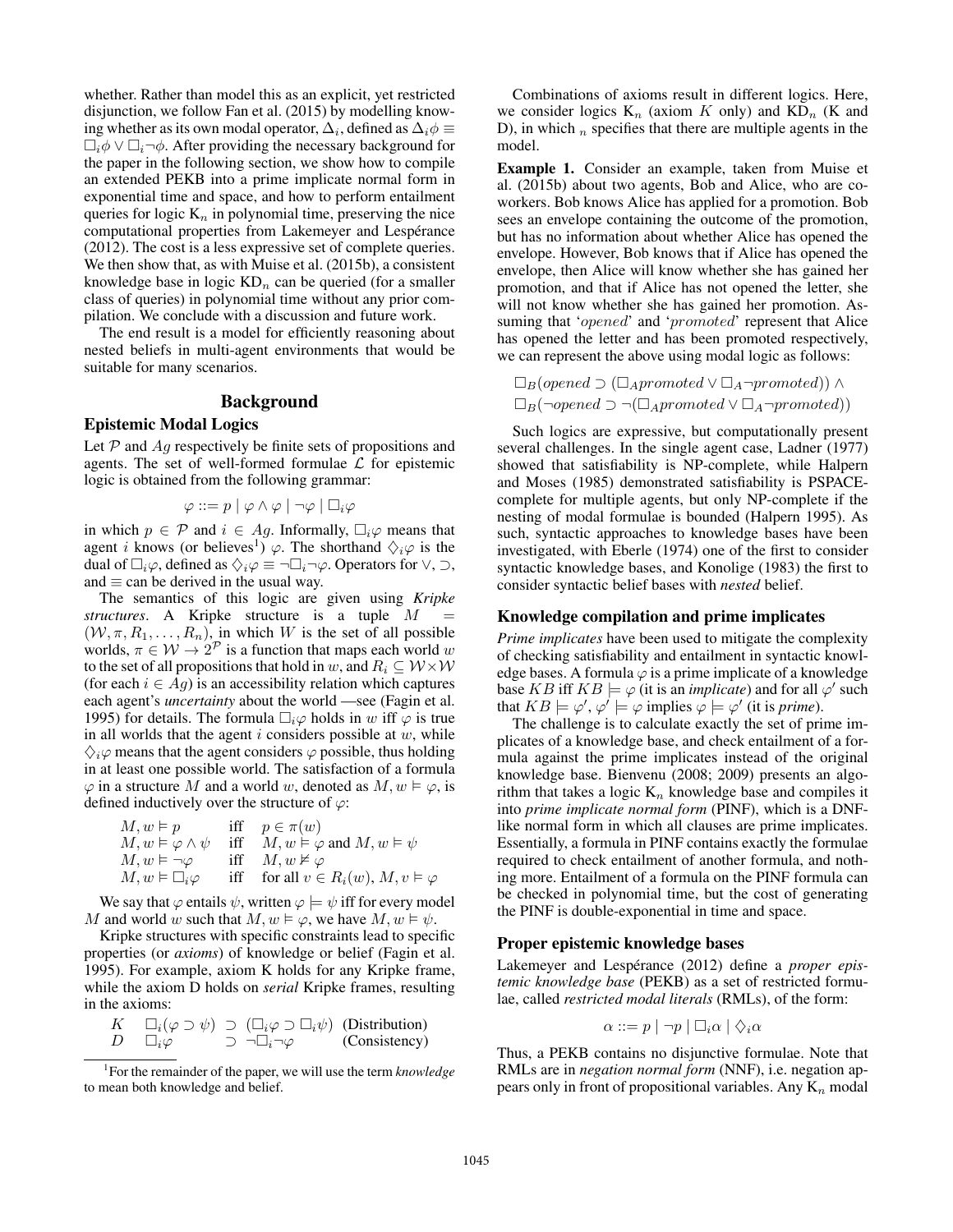literal can be re-written into NNF using  $\neg \Box_i \varphi \equiv \Diamond_i \neg \varphi$ ,  $\neg \diamondsuit_i \varphi \equiv \Box_i \neg \varphi$ , and  $\neg \neg p \equiv p$ .

Following Bienvenu, Lakemeyer and Lespérance (2012) show how to compile a PEKB into PINF formula in singleexponential time and space, and how to check entailment of this PINF in polynomial time. Thus, by sacrificing expressiveness, some computational cost can be reduced. Their entailment algorithm is sound for arbitrary  $K_n$  queries, and complete for PINF formulae and for formulae in a specific normal form  $\mathcal{N} \mathcal{F}$ , in which the semantic relationship between formulae is restricted to a certain class. Muise et al. (2015b) showed that if a PEKB is *consistent*, then for a smaller class of queries, compilation to PINF is not required: the PEKB can be queried directly in polynomial time. Thus, if one uses a sound belief update mechanism on a PEKB, then the expensive compilation to PINF can be avoided.

## 'Knowing whether' in epistemic logics

Fan et al. (2015) define knowing whether  $\varphi$  such that  $M, w \models \Delta_i \varphi$  iff:

for all 
$$
v_1, v_2 \in R_i(w)
$$
  $M, v_1 \vDash \varphi \Leftrightarrow M, v_2 \vDash \varphi$ 

That is, at a world w, agent i knows whether  $\varphi$  if and only if all reachable worlds agree on the truth of  $\varphi$ . They also define an operator  $\nabla_i\varphi$  as a shorthand for  $\neg \Delta_i\varphi$ . Note that this is not a dual operator, but a negation operator, read as:  $i$  does not know whether  $\varphi$ . They show that knowing whether is in fact equivalent to contingency logic (Humberstone 1995; Kuhn 1995) and the negation of 'ignorance' in ignorance logic (van der Hoek and Lomuscio 2003; Van Der Hoek and Lomuscio 2004). The following properties hold for  $\Delta_i$ :

$$
\Delta_i \varphi \equiv \Delta_i \neg \varphi \qquad \nabla_i \varphi \equiv \Diamond_i \varphi \land \Diamond_i \neg \varphi
$$
\n
$$
\Box_i \varphi \supset \Delta_i \varphi \qquad \Box_i \varphi \equiv \Delta_i \varphi \land \Diamond_i \varphi \quad \text{(with axiom D)}
$$

PEKBs are not able to express the notion of knowing whether, due to the fact that it discusses uncertainty via disjunction:  $\Delta_i \varphi \equiv (\Box_i \varphi \lor \Box_i \neg \varphi)$ . As such, a class of problems that require knowing whether are out of scope. In the remainder of this paper, we extend the notion of PEKBs to include the modal operators  $\Delta_i$  and  $\nabla_i$  into PEKBs for logics  $K_n$  and  $KD_n$ , without sacrificing the desirable computational properties of PEKBs.

#### Extending PEKBs with 'Knowing whether'

Rather than deal with knowing whether as the disjunction of  $\Box_i \varphi \lor \Box_i \neg \varphi$ , we use the  $\Delta_i$  and  $\nabla_i$  operators, in which  $\Delta_i\varphi$  specifies that agent i knows whether  $\varphi$  holds, and  $\nabla_i\varphi$ is defined as  $\neg \Delta_i \varphi$ ; that is, agent *i* does not know whether  $\varphi$ holds. First, we extend a definition of RMLs to include the  $\Delta_i$  operator:

$$
\begin{array}{ll}\n\alpha & ::= & p \mid \neg p \mid \Box_i \alpha \mid \Diamond_i \alpha \mid \Delta_i \beta \\
\beta & ::= & p \mid \Box_i \beta \mid \Diamond_i \beta \mid \Delta_i \beta\n\end{array}
$$

Thus, the modal literals are in NNF, which includes the restriction that a negation never occurs after a  $\Delta_i$ . As with RMLs, any modal literal, including those with  $\Delta_i$  operators, can be written into NNF, and  $\nabla_i$  can be removed completely:

$$
\begin{array}{rcl}\n\lnot \Delta_i \varphi & \equiv & \nabla_i \varphi \\
\nabla_i \lnot \varphi & \equiv & \nabla_i \varphi \\
\end{array}\n\qquad\n\begin{array}{rcl}\n\Delta_i \lnot \varphi & \equiv & \Delta_i \varphi \\
\nabla_i \varphi & \equiv & \Delta_i \varphi \\
\end{array}\n\qquad\n\begin{array}{rcl}\n\Delta_i \lnot \varphi & \equiv & \Delta_i \varphi \\
\end{array}
$$



Figure 1: Set of models corresponding to the four  $\Delta$ combinations reachable from world w for  $\Delta_i \phi_1$ ,  $\Delta_i \phi_2$ .

In the remainder of this paper, we will use the symbol P for PEKBs. Also, to simplify the notation, we will consider a conjunction of K<sub>n</sub> formulae  $\gamma \wedge \Delta_i \phi_1 \wedge \ldots \wedge \Delta_i \phi_l \wedge$  $\Diamond_i \psi_1 \wedge \ldots \wedge \Diamond_i \psi_m \wedge \Box_i \chi_1 \wedge \ldots \wedge \Box_i \chi_n$ , in which  $\gamma$  is a propositional formula,  $\phi_1, \ldots, \phi_l, \psi_1, \ldots, \psi_m, \chi_1, \ldots, \chi_n$ are formulae in  $K_n$  (KD<sub>n</sub>), so that each symbol can be used to disambiguate the outermost operator of each formula. We use  $\alpha$  to represent RMLs, and  $\varphi$  and  $\psi$  as general  $K_n$  (KD<sub>n</sub>) formulae. We use  $\varphi' \in \varphi$  to access conjuncts of  $\varphi$ , when  $\varphi$ is a conjunction of formulae.

The introduction of  $\Delta_i$  formulae introduces a restricted form of disjunction. For example, given the set of formulae  $\{\Delta_i \phi_1, \Delta_i \phi_2\}$ , at least four models satisfy this: one for each combinations of  $\lceil \neg \rceil \phi_1 \wedge \lceil \neg \rceil \phi_2$  holding in all possible worlds. This is shown in Figure 1. Note that for each model, exactly one combination of  $\lceil \neg \rceil \phi_1 \wedge \lceil \neg \rceil \phi_2$  holds at all possible worlds at w. We will refer to such combinations as  $\Delta_i$ -combinations. The set of all  $\Delta_i$ -combinations for agent  $i$  in PEKB P is defined formally as:

$$
\Delta_i\text{-combs}(P) = \{ \bigwedge_{\Delta_i\psi \in P'} \neg \psi \land \bigwedge_{\Delta_i\psi \in (P \setminus P')} \psi \mid P' \subseteq P \}
$$

**Theorem 1.** Given a PEKB  $\varphi = \gamma \wedge \Delta_i \phi_1 \wedge \ldots \wedge \Delta_i \phi_l \wedge \Delta_i$  $\bigtriangleup_i \psi_1 \wedge \ldots \wedge \bigtriangleup_i \psi_m \wedge \Box_i \chi_1 \wedge \ldots \wedge \Box_i \chi_n$ , we have that  $\varphi \models \bot$ iff at least one of the following:

(a)  $\gamma \models \bot;$ 

(b)  $\psi_j \wedge \chi_1 \wedge \ldots \wedge \chi_n \models \bot$  (for some j); or

(c) for all  $\Delta_i$ -combinations  $\phi$  of  $\varphi$ , for some  $j, \phi \wedge \psi_j \models \bot$ 

The final point means all  $\Delta_i$ -combinations conflict with at least one  $\psi_i$ .

*Proof.* For the right-to-left case, assume that the left side is false, and the formula is instead satisfiable. Then there must be some M, w such that  $M, w \models \gamma \wedge \Delta_i \phi_1 \wedge \ldots \wedge \Delta_i \phi_l \wedge$  $\bigtriangledown_i \psi_1 \wedge \ldots \wedge \bigtriangledown_i \psi_m \wedge \Box_i \chi_1 \wedge \ldots \wedge \Box_i \chi_n$ . From this,  $M, w \models \gamma$ holds trivially, therefore  $\gamma$  is satisfiable. If  $M, w \models \Diamond_i \psi_1 \land \Box$  $\ldots \wedge \Diamond_i \psi_m \wedge \Box_i \chi_1 \wedge \ldots \wedge \Box_i \chi_n$ , then there exists a world  $w'$ reachable from  $w$  such that  $M, w' \models \psi_j \wedge \chi_1 \wedge \ldots \wedge \chi_n$  for all j, therefore, it must be that  $\psi_i \wedge \chi_1 \wedge \ldots \wedge \chi_n$  is satisfiable, for all j. For part (c), consider some  $\Delta_i \phi_u$ . If  $M, w \models \Delta_i \phi_u$ , then  $M, w \models \Box_i \phi_u$  or  $M, w \models \Box_i \neg \phi_u$ . If there are several  $\Delta_i$  formulae,  $M, w \models \Delta_i \phi_1 \wedge \ldots \wedge \Delta_i \phi_l \wedge \Diamond_i \psi_1 \wedge \ldots \wedge \Diamond_i$  $\Diamond_i \psi_m$ , it must be that for *some*  $\Delta_i$ -combination  $\phi$ , we have that  $M, w \models \Box_i \phi$ . Therefore, for all j, there exists a world w' such that  $M, w' \models \phi \land \psi_j$ , i.e.  $\phi \land \psi_j$  is satisfiable.

For the left-to-right case, suppose that the right side is false. Construct a Kripke structure and a set of worlds such that  $M, w \models \gamma$ , and  $M, w_j \models \psi_j \land \chi_1 \land \ldots \chi_n$  for all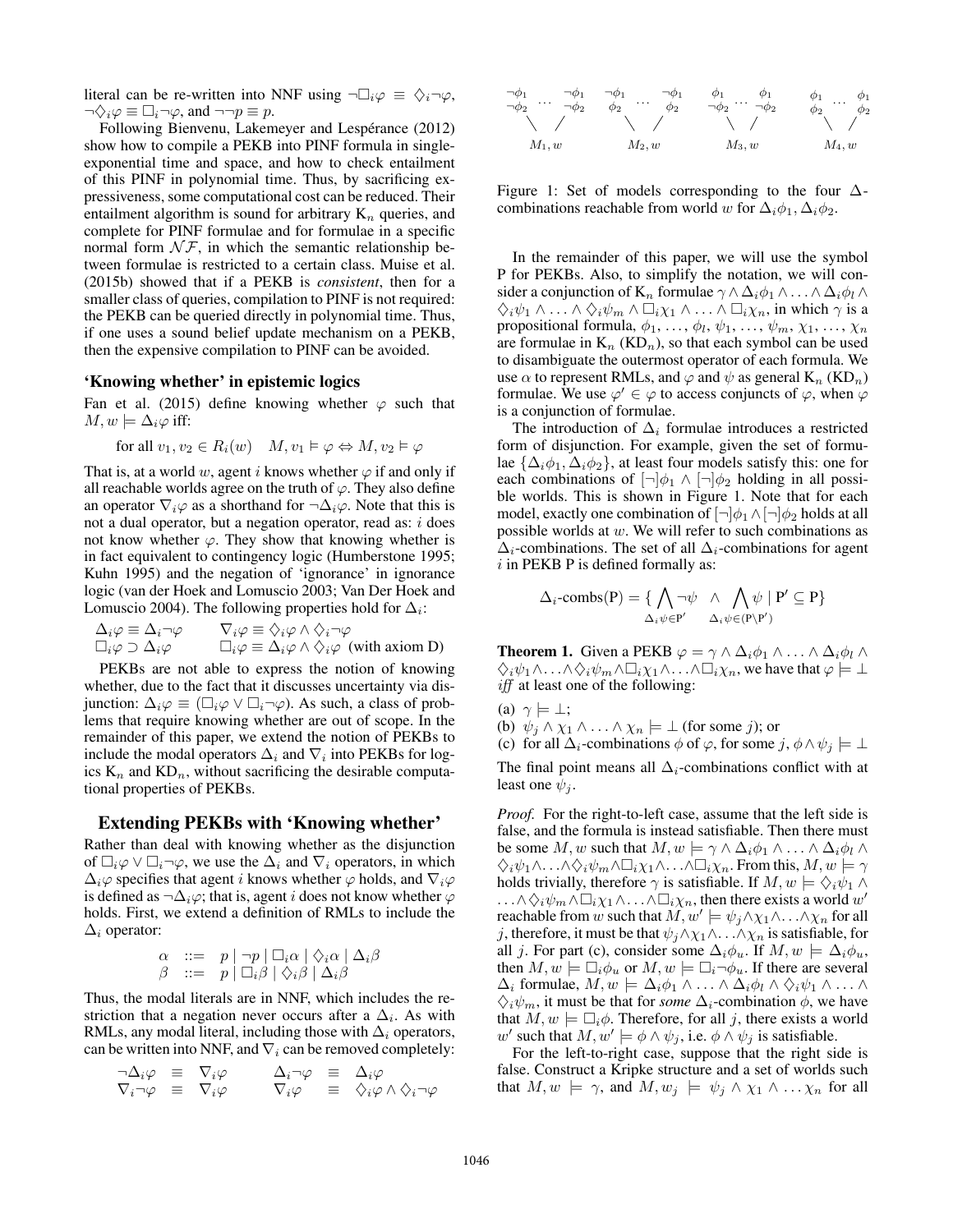j, and where all  $w_j$  are reachable from w. It is clear that  $M, w \models \gamma \wedge \Diamond_i \psi_1 \wedge \ldots \wedge \Diamond_i \psi_m \wedge \Box_i \chi_1 \wedge \ldots \wedge \Box_i \chi_n.$ Further, we know that for some  $\Delta_i$ -combination  $\phi$ , we have  $\phi \wedge \psi_i$  is satisfiable for all j. Take this  $\phi$  and add it to each reachable world  $w'$ .  $\phi$  is equivalent to some  $\Delta_i$ -combination of P. Therefore, for each  $\phi_u$ , we have that  $M, w_j \models \phi_u$  for all  $w_j$  or  $M, w_j \models \neg \phi_u$  for all  $w_j$ , and therefore,  $M, w \models$  $\Delta_i \phi_1 \wedge \ldots \wedge \Delta_i \phi_l$ . Combining with the above,  $M, w \models$  $\gamma \wedge \Delta_i \phi_1 \wedge \ldots \wedge \Delta_i \phi_l \wedge \Diamond_i \psi_1 \wedge \ldots \wedge \Diamond_i \psi_m \wedge \Box_i \chi_1 \wedge \ldots \wedge \Box_i \chi_n,$ so the formula is satisfiable.

This theorem provides us with a way to determine satisfiability of  $K_n$  PEKBs, but also with a starting point for pre-compiling PEKBs into prime implicate normal form.

For the remainder of the paper, we use  $\Delta_i$ -combs<sup>⊆</sup>(P) to denote the  $\Delta_i$ -combinations of all subsets of PEKB P, defined as:

$$
\Delta_i\text{-combs}^{\subseteq}(P) = \bigcup_{P' \subseteq P} \Delta_i\text{-combs}(P') \setminus \{\neg \psi \mid \Delta_i \psi \in P\}
$$

A formula  $\phi \in \Delta_i$ -combs<sup> $\subseteq$ </sup>(P) is thus a conjunction of positive and negated elements in  $\Delta_i$  formulae. E.g., if  $P = {\Delta_i \phi_1, \Delta_i \phi_2}$ , then  $\Delta_i$ -combs<sup> $\subseteq$ </sup>(P) = { $\phi_1, \phi_2, \phi_1 \wedge$  $\phi_2, \phi_1 \wedge \phi_2, \neg \phi_1 \wedge \phi_2, \neg \phi_1 \wedge \phi_2$ . Note that  $\neg \phi_1, \neg \phi_2 \notin$  $\Delta_i$ -combs<sup>⊆</sup>(P) as  $\Delta_i \phi_1 \equiv \Delta_i \neg \phi_1$ .

Definition 1 (Prime implicate normal form (PINF)). A set of formulae Σ, is in *prime implicate normal form* (PINF) iff every formula in  $\Sigma$  is a prime implicate of  $\Sigma$  (as defined in the background section), and every formula is a *term*, where a term is defined by:

$$
T \quad ::= p \mid \neg p \mid \Box_i T \mid \Diamond_i T \mid \Delta_i T \mid T \wedge T
$$

Note that this definition is different from Bienvenu (2009) (subsequently adopted by Lakemeyer and Lespérance (2012)) as it pertains only to terms, not arbitrary  $K_n$  formula.

For example, the set of formulae  $\{\Box_i \Box_j (p \wedge q), \Delta_i \Diamond_j p\}$ is not in PINF because for any model in which  $\Box_i \Box_j p$  holds, it must be that  $\Delta_i \diamondsuit_j p$  also holds.

Next, we introduce a function PEKB2PINF that converts PEKBs into a PINF formula such that the PINF formula is logically equivalent to the original PEKB, but contains only the prime implicates of PEKB. Step 1 first determines potential prime implicates that result from combining multiple RMLs. Steps 2–4 then eliminate non-prime implicates, such as the example above. Finally, step 5 determines if there are contradictions in the PEKB.

**Definition** 2 ( $PEKB2PINF(P)$ ). The function PEKB2PINF takes a conjunction of terms<sup>2</sup> P, and returns a PINF formula  $\Sigma$ . First, we define the following:

$$
B_i(P) = \{\varphi \mid \Box_i \varphi \in P\}
$$
  
\n
$$
D_i(P) = \{\varphi \mid \Diamond_i \varphi \in P\}
$$
  
\n
$$
W_i(P) = \{\varphi \mid \Delta_i \varphi \in P\}
$$
  
\n
$$
Prop(P) = \{l \mid l \text{ is a non-modal literal} \land l \in P\}
$$

The PEKB2PINF algorithm is then defined as follows:

- 1. Let  $F_i(\mathbf{P}) = \bigwedge_{\varphi \in B_i(\mathbf{P})} \varphi$ . Let  $\Gamma(P) = Prop(P) \cup$  $\{\Diamond_i(\varphi \wedge F_i(\mathsf{P})) \mid \varphi \in D_i(\mathsf{P}) \wedge B_i(\mathsf{P}) \neq \emptyset\} \cup$  $\{\diamondsuit_i(\varphi) \mid \varphi \in D_i(\mathsf{P}) \wedge B_i(\mathsf{P}) = \emptyset\} \cup$  $\{\Box_i(F_i(\mathbf{P})) \mid B_i(\mathbf{P}) \neq \emptyset\} \cup$  $\{\Delta_i(\Psi) \mid \Psi \in \Delta_i\text{-combs}^{\subseteq}(W_i(\text{P}))\}.$
- 2. For each  $M(\varphi) \in \Gamma(\mathbf{P})$ , where M is either  $\Diamond_i$  or  $\Box_i$ , replace it by  $\widetilde{M}(PEKB2PINF(\varphi)).$
- 3. For all  $\Diamond_i\varphi_1, \Delta_i\varphi_2 \in \Gamma(\mathsf{P})$ , if  $\varphi_1 \models \varphi_2$ , remove  $\Delta_i\varphi_2$ from  $\Gamma(P)$ , and replace every  $\Box_i \chi \in \Gamma(P)$  with  $\Box_i (\chi \wedge$  $\varphi_2$ ).
- 4. For all  $\Box_i \varphi_1, \Delta_i \varphi_2 \in \Gamma(P)$ , if  $\varphi_1 \models \varphi_2$ , remove  $\Delta_i \varphi_2$ .
- 5. If any of the following hold, return  $\perp$ :
- (a)  $\diamondsuit_i \perp$  is in  $\Gamma(P)$
- (b) both p and  $\neg p$  are in  $\Gamma(P)$ ,
- (c) if  $\Delta_i\varphi_1, \Diamond_i\varphi_2$ , and  $\Diamond_i\varphi_3$  are in  $\Gamma(P)$  and  $\varphi_1 \wedge \varphi_2 \models \bot$ and  $\neg \varphi_1 \wedge \varphi_3 \models \bot$ .

Otherwise return  $\Sigma = \bigwedge_{\psi \in \Gamma(P)} \psi$ .

Note that each PINF formula will contain at most one  $\Box_i \chi$ for each *i*: the prime implicate formed from all  $\Box_i$  formulae. This definition of PEKB2PINF is similar to Lakemeyer and Lespérance's algorithm, except that it handles  $\Delta_i$  formulae.

The prime implicates of  $\Delta_i$  formulae deserve discussion. Given  $\Delta_i \phi_u$  and  $\Delta_i \phi_v$ , six prime implicates result:  $\Delta_i \phi_u$ ,  $\Delta_i \phi_v$ ,  $\Delta_i(\phi_u \wedge \phi_v)$ ,  $\Delta_i(\phi_u \wedge \neg \phi_v)$ ,  $\Delta_i(\neg \phi_u \wedge \phi_v)$ , and  $\Delta_i(\neg \phi_u \land \neg \phi_v)$ . That is, all conjunctions of  $[\neg] \phi_u$  and  $[\neg] \phi_v$  are 'known whether', and all are prime implicates. While  $\Delta_i \phi_u, \Delta_i \phi_v \models \Delta_i([\neg] \phi_u \wedge [\neg] \phi_v)$ , the reverse does not hold. Consider if agent i knows whether  $\phi_u$  and knows whether  $\phi_v$ , then clearly agent *i* knows whether  $\phi_u \wedge \phi_v$ . However, if agent *i* knows whether  $\phi_u \wedge \phi_v$  because it knows that  $\neg(\phi_u \land \phi_v)$ , this does not imply that it knows whether  $\phi_u$  (nor  $\phi_v$ ), because it may only know that their conjunction is false without knowing their individual truth values.

**Lemma 1.** Given a PINF formula  $\Sigma$  such that  $\Sigma \equiv P$  for a given PEKB P, then  $\Delta_i(\phi_u \wedge \phi_v) \in \Sigma$  iff both  $\Delta_i \phi_u$  and  $\Delta_i \phi_v$  are in  $\Sigma$  (for  $\phi_u \not\equiv \phi_v$ ).

*Proof.* As discussed above,  $\Delta_i(\phi_u \wedge \phi_v) \not\models \Delta_i \phi_u$  (nor  $\phi_v$ ). However,  $\Delta_i(\phi_u \wedge \phi_v)$  is a prime implicate of P iff both  $\Delta_i \phi_u$  and  $\Delta_i \phi_v$  are in P, because conjunction is not allowed in any  $\Delta_i \phi_j \in \mathbf{P}$ , and  $\Delta_i \phi_u \wedge \Delta_i \phi_v \models \Delta_i (\phi_u \wedge \phi_v)$ .  $\Box$ 

**Lemma 2.** Given a PINF formula  $\Sigma = \gamma \wedge \Delta_i \phi_1 \wedge \ldots \wedge \Delta_i$  $\Delta_i \phi_l \wedge \Diamond_i \psi_1 \wedge \ldots \wedge \Diamond_i \psi_m \wedge \Box_i \chi$  such that  $\Sigma \equiv \text{P}$  for some PEKB P, and a formula  $\epsilon$  in NNF:

|                                                                  | (a) $\Sigma \models l$ iff $l \in \gamma$ (l is a non-modal literal)                                                                 |
|------------------------------------------------------------------|--------------------------------------------------------------------------------------------------------------------------------------|
|                                                                  | (b) $\Sigma \models \Delta_i \epsilon$ iff $\Delta_i \Sigma' \in \Sigma$ s.t. $\Sigma' \equiv \epsilon$ or                           |
|                                                                  | $\Sigma \models \Box_i \epsilon \vee \Box_i \neg \epsilon;$                                                                          |
|                                                                  | (c) $\Sigma \models \Diamond_i \epsilon$ iff $\Diamond_i \Sigma' \in \Sigma$ s.t. $\Diamond_i \Sigma' \models \Diamond_i \epsilon$ ; |
| (d) $\Sigma \models \Box_i \epsilon$ iff $\chi \models \epsilon$ |                                                                                                                                      |

 $2^2$ Note that a PEKB is just a restricted form of this where the terms are all restricted modal literals.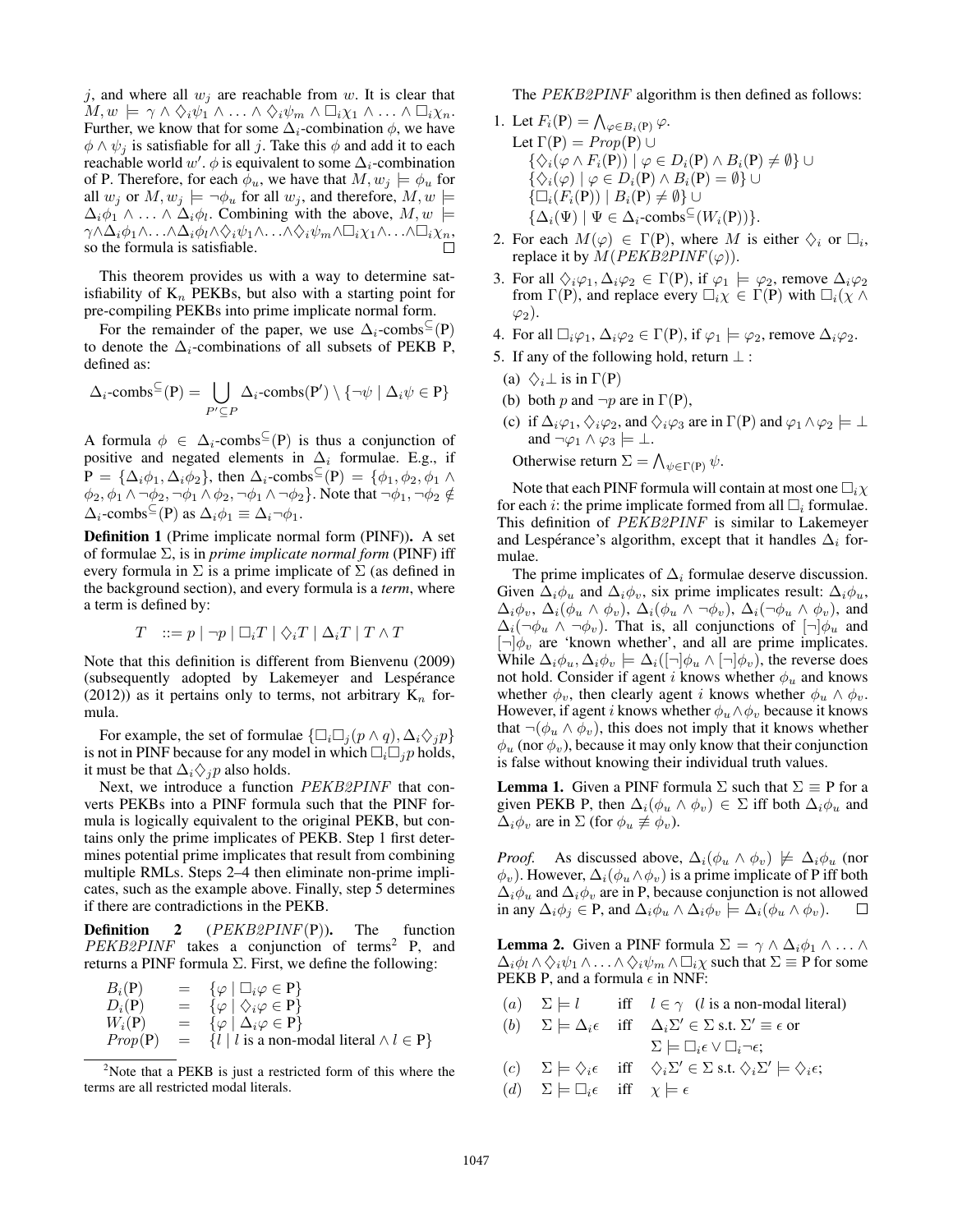*Proof.* The case in which  $\Sigma \models \bot$  is trivial, and we omit it. Consider (a). By Theorem 1,  $\Sigma \wedge \neg l \models \bot$  iff  $\gamma \models l$ .

Consider (b).  $\Sigma \models \Delta_i \epsilon$  is equivalent to  $\Sigma \wedge \Diamond_i \epsilon \wedge \Diamond_i \neg \epsilon \models$  $\perp$  and, by Theorem 1, either: (i)  $\chi \models \epsilon$  or  $\chi \models \neg \epsilon$ ; or (ii)  $\phi \models \epsilon$  or  $\phi \models \neg \epsilon$  for all  $\Delta_i$ -combinations  $\phi$ . If (i) holds then  $\Sigma \models \Box_i \epsilon$  or  $\Sigma \models \Box_i \neg \epsilon$ , and therefore  $\Sigma \models \Box_i \epsilon \vee \Box_i \neg \epsilon$ . If (ii) holds then since any  $\Delta_i \phi_u \in \Sigma$  either occurs in original PEKB, or is a combination in  $\Delta_i$ -combs<sup> $\subseteq$ </sup>(P) of the original PEKB (or both), then by Lemma 1, we know that every such  $\Delta_i \phi_u$  must be in  $\Sigma$ . So there is some  $\Delta_i \Sigma' \in \Sigma$  such that  $\Sigma' \equiv \epsilon$ . Note that the case where  $\epsilon$  is of the form  $\epsilon_1 \vee \epsilon_2$  is not considered because  $\Delta_i \epsilon$  is in NNF, and  $\Delta_i(\epsilon_1 \vee \epsilon_2) \equiv$  $\Delta_i \neg(\epsilon_1 \vee \epsilon_2) \equiv \Delta_i(\neg \epsilon_1 \wedge \neg \epsilon_2).$ 

Consider (*c*). If  $\Sigma \models \Diamond_i \epsilon$  then  $\Sigma \land \Box_i \neg \epsilon \models \bot$ , and from Theorem 1, there must be a  $\psi_j$  such that  $\psi_j \wedge \chi \models \epsilon$  and therefore,  $\Diamond_i(\psi_j \land \chi) \models \Diamond_i \epsilon$ . Because  $\Sigma$  is in PINF, then either  $\Diamond_i(\psi_j \land \chi) \in \Sigma$  or for some other  $\Diamond_i \Sigma' \in \Sigma$ , and  $\Diamond_i \Sigma' \models \Diamond_i (\psi_j \wedge \chi)$ . Therefore,  $\Diamond_i \Sigma' \models \Diamond_i \epsilon$ .

Consider (*d*). By Theorem 1,  $\Sigma \models \Box_i \epsilon$  iff  $\Sigma \land \Diamond_i \neg \epsilon \models \bot$ iff either: (i)  $\chi \models \epsilon$ ; or (ii) for all  $\phi$ , either there exists a  $\psi_j$ such that  $\phi \wedge \psi_j$  is unsatisfiable or  $\phi \wedge \neg \epsilon$  is unsatisfiable. Now consider any model M, w such that,  $M, w \models \Box_i \phi \land \Box_j$  $\Diamond_i \psi_1 \wedge \ldots \wedge \Diamond_i \psi_m$ . It must be that  $M, w \models \Box_i \epsilon$ , because there is no  $\psi_i$  such that  $\phi \wedge \psi_i$  is unsatisfiable. Similarly, for any model  $M, w$  such that  $M, w \models \Box_i \neg \phi \land \Diamond_i \psi_1 \land \dots \land$  $\Diamond_i \psi_m$ , it must be that  $M, w \models \Box_i \epsilon$  for the same reason. Therefore,  $\Sigma \models \Box_i \epsilon$ . However, if  $\Sigma \models \Box_i \epsilon$ , and  $\Sigma$  is in PINF, then it must be that  $\Box_i \chi \models \Box_i \epsilon$ , and thus  $\chi \models \epsilon$ , which is the same as (i).

Theorem 2. PEKB2PINF returns a PINF formula that is equivalent to the original PEKB P; that is  $\Gamma(P) \equiv P$  and every formula in  $\Gamma(P)$  is a prime implicate.

*Proof.* The proof is an extension of the proof for Lemma 2. We show the least straightforward case:  $\Delta_i \epsilon$ . If  $\Delta_i \epsilon$  is a prime implicate of a PEKB P, then  $P \models \Delta_i \epsilon$ . As argued in the proof of Lemma 2, this means that either: (i)  $P \models \Box_i \epsilon \lor \Box_i \neg \epsilon$ ; or (ii) there is some combination  $\phi \in$  $\Delta_i$ -combs<sup>⊆</sup>(P) such that  $\Delta_i \phi \equiv \Delta_i \epsilon$ . Because  $\Delta_i \epsilon$  is a prime implicate, (ii) means that  $\Delta_i \phi$  should be in  $\Gamma(P)$  for all  $\phi \in \Delta_i$ -combs<sup> $\subseteq$ </sup>(P), which is the case. However, for case (i), if either  $\Box_i \in \text{or } \Box_i \neg \in$  holds, then  $\Delta_i \in \text{cannot be}$ a prime implicate, because  $\Box_i \epsilon \models \Delta_i \epsilon$  and  $\Box_i \neg \epsilon \models \Delta_i \epsilon$ . Thus, if  $\Box_i\varphi_1, \Delta_i\varphi_2 \in \Gamma(P)$  and  $\varphi_1 \models \varphi_2$ , then  $\Delta_i\varphi_2$ should be excluded from  $\Gamma(P)$ , which occurs in step 4 of PEKB2PINF. П

Theorem 3. The space and time complexity of PEKB2PINF is exponential in size and depth of P.

*Proof.* Checking entailment between two RMLs (steps 3 and 4) can be done in linear time in the depth of the shortest RML. The algorithm from Lakemeyer and Lespérance (2012) has worst-case time complexity of  $O(|P|^{d+2})$ , with d being the modal depth of  $\varphi$  (accounting for the recursive calls in step 2). Our algorithm must also derive  $2^n \Delta$ formulae in each recursive call, in which  $n$  is the number of  $\Delta$  formula in P. Therefore, the worst-case complexity is

 $O(|P|^{d+2+|P|})$ . The proof of the space bound follows in a similar manner.  $\Box$ 

# Query evaluation

In this section, we consider a querying mechanism,  $V$ , that takes a PINF formula  $\Sigma$ , and query  $\varphi$  in NNF, and returns 1 or 0, in which 1 is interpreted as *true* and 0 as *unknown*. This query mechanism is exactly as Lakemeyer and Lespérance (2012), *except* that we need to define V for  $\Delta_i \varphi$ .

**Definition 3** ( $V[\Sigma, \varphi]$ ).  $V[\Sigma, \varphi] = 1$  if  $\Sigma = \bot$ , otherwise:

 $\varphi] = 1$ 

$$
V[\Sigma, \top] = 1 \text{ and } V[\Sigma, \bot] = 0
$$
  
 
$$
V[\Sigma, l] = 1 \text{ if } l \in \Sigma, 0 \text{ otherwise}
$$
  
 
$$
V[\Sigma, \Box_i \varphi] = \begin{cases} 1 & \text{for some } \Box_i \Sigma' \in \Sigma, V[\Sigma', \\ 0 & \text{otherwise} \end{cases}
$$

$$
V[\Sigma, \diamondsuit_i \varphi] = \begin{cases} 1 & \text{for some } \diamondsuit_i \Sigma' \in \Sigma, V[\Sigma', \varphi] = 1 \\ 0 & \text{otherwise} \end{cases}
$$

$$
V[\Sigma, \Delta_i \varphi] = \begin{cases} 1 & \text{if } V[\Sigma, \Box_i \varphi \lor \Box_i \neg \varphi] = 1 \text{ or} \\ & \text{if } \Delta_i \varphi \in \Sigma \\ 0 & \text{otherwise} \end{cases}
$$

$$
V[\Sigma, \varphi \lor \psi] = \max(V[\Sigma, \varphi], V[\Sigma, \psi])
$$
  

$$
V[\Sigma, \varphi \land \psi] = \min(V[\Sigma, \varphi], V[\Sigma, \psi])
$$

Thus, V is a simple database query on the PINF formula for a knowledge base using a structural subsumption similar to that of Bienvenu (2009), Lakemeyer and Lespérance (2012) and Muise et al. (2015b).

**Theorem 4** (Soundess of V). Let  $\Sigma$  be a PEKB in PINF, and  $\varphi$  a formula in NNF. If  $V[\Sigma, \varphi] = 1$  then  $\Sigma \models \varphi$ .

*Proof.* Soundness follows directly from Lemma 2, except for the first three cases, and the conjunction and disjunction cases, which all hold trivially. П

Comment. To obtain a sound query mechanism, we do not actually need to consider all  $\phi \in \Delta_i$ -combs<sup> $\subseteq$ </sup>(P). PEKB2PINF could simply keep only those  $\Delta_i \alpha$  formulae from the original PEKB, and re-write queries of the form  $\Delta_i(\phi_u \wedge \phi_v)$  to  $\Delta_i \phi_u \wedge \Delta_i \phi_v$ . It is easy to show that this mechanism would be sound, but that the formula produced by PEKB2PINF would not be in PINF, because  $\Delta_i(\phi_u \wedge \phi_v)$  is a prime implicate. However, the complexity of this compilation approach would be  $O(|P|^{d+2})$  instead of  $O(|P|^{d+2+\lceil P \rceil}).$ 

While  $V$  is sound, it is quite clearly incomplete. For example, consider the simple query  $(p \land p \supset q) \supset q$ , which is a tautology, but for which  $V[\Sigma, \varphi]=0$ .

Definition 4 (Query normal form). We define a normal form for queries, called *query normal form* (QNF):

$$
T ::= p | \neg p | \Box_i T | \Diamond_i T | \Delta_i T | T \wedge T
$$
  

$$
C ::= T | C \vee C
$$

A query is therefore a disjunction of terms. A formula in QNF is clearly in DNF (and therefore NNF).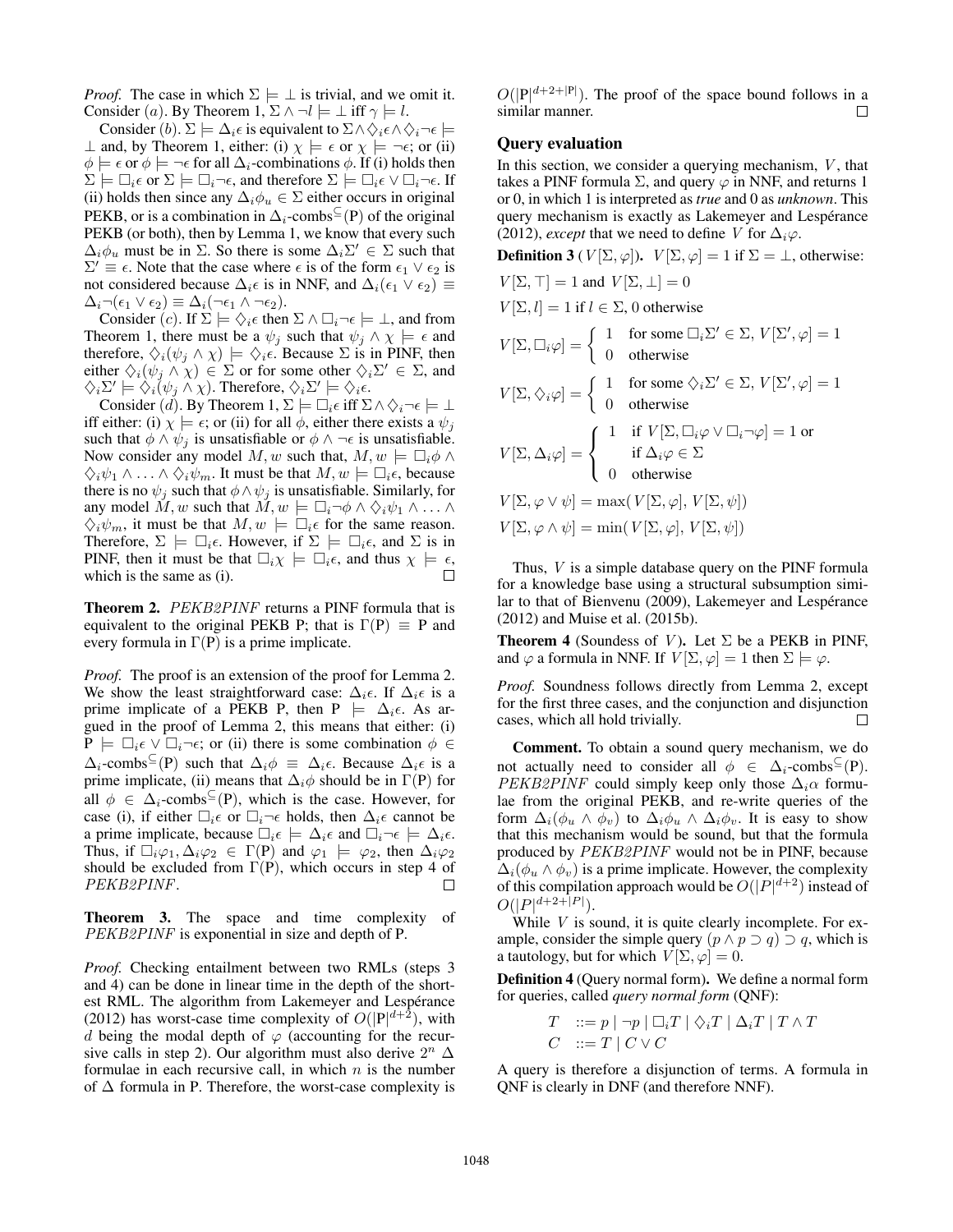Definition 5 (Logical Separability). From Lakemeyer and Lespérance (2012): the set of formulae P is *logically separable* iff for every consistent set of formulae  $P'$  this holds:

$$
\text{if } P \cup P' \models \bot \quad \text{then } \exists \varphi \in P, \text{ s.t. } P' \cup \{\varphi\} \models \bot
$$

Logical separability captures the property that there are 'no logical puzzles hidden' within P. For example, the set  $\{\Box_i p, \Box_i (p \supset q)\}\$ is not logically separable, because we can infer  $\Box_i q$  from the combination of the two, yet the formula  $\Diamond_i \neg q$  is consistent with each individual formula.

**Theorem 5** (Completeness of V for QNF queries.). Let  $\Sigma$ be a PEKB in PINF and  $\varphi$  a logically-separable formula in QNF. Then  $V[\Sigma, \varphi] = 1$  iff  $\Sigma \models \varphi$ .

*Proof.* The left-to-right direction follows from Theorem 4. For the other direction, if  $\Sigma \equiv \perp$ , the proof is immediate. If  $\Sigma \not\equiv \bot$ , we prove by induction on the length of  $\varphi$ . The cases for propositions,  $\Box_i\varphi,\Diamond_i\varphi,$  and  $\varphi\land\psi$  hold from Lakemeyer and Lespérance (2012) (Theorem 6). The  $\varphi \lor \psi$  follows the same argument. Assume that the theorem holds for formula of length n, and that  $\varphi$  is of length n+1. If  $\Sigma \models \varphi \lor \psi$ , then  $\Sigma \cup {\neg \varphi, \neg \psi}$  is inconsistent. Because the query is logically separable, then  $\Sigma \cup {\neg \varphi}$  or  $\Sigma \cup {\neg \psi}$  is inconsistent. Thus  $\Sigma \models \varphi$  or  $\Sigma \models \psi$ , and inductively,  $V[\Sigma, \varphi \vee \psi]$ . The  $\Delta_i \varphi$ case holds from Lemma 2.  $\Box$ 

# Consistent knowledge bases

In this section, we consider a natural extension for  $KD_n$ , namely the case when a  $KD_n$  knowledge base is *consistent*; for example, a sound belief update mechanism is used to add new formulae to the PEKB. Working with consistent PEKBs, we can define a polynomial entailment mechanism that is complete for a restricted set of QNF formulae, and sound, but which can be performed on uncompiled PEKBs, thereby avoiding the exponential compilation step similar to PEKB2PINF. This is because we can re-write non-separable queries such as  $\Delta_i \varphi, \Diamond_i \varphi \models_{KD_n} \Box_i \varphi$  as  $\Delta_i\varphi, \Diamond_i\varphi \models_{\text{KD}_n} \Delta_i\varphi \land \Diamond_i\varphi$ , which is separable. For the remainder of this section, we use  $\models$  to mean  $\models_{\text{KD}_n}$ .

**Lemma 3.** Given a PEKB  $P = \gamma \wedge \Delta_i \phi_1 \wedge \ldots \wedge \Delta_i \phi_l \wedge \Delta_i \phi_l$  $\diamondsuit_i \psi_1 \wedge \ldots \wedge \diamondsuit_i \psi_m \wedge \Box_i \chi_1 \wedge \ldots \wedge \Box_i \chi_n$  and an RML  $\alpha$ , then the following hold in logic  $KD_n$ :

(a)  $P \models l$  iff  $l \in \gamma$  (l is a non-modal literal) (b)  $P \models \Delta_i \alpha$  iff  $\Delta_i \alpha \in P$  or  $\Box_i \alpha' \in P$  s.t.  $\alpha' \models \alpha$  or  $\alpha' \models \neg \alpha$  $(c)$   $P \models \Diamond_i \alpha$  iff  $\Diamond_i \alpha' \in P \text{ s.t. } \alpha' \models \alpha \text{ or }$ 

$$
\Box_i \alpha' \in P \text{ s.t. } \alpha' \models \alpha
$$

(d) 
$$
P \models \Box_i \alpha
$$
 iff  $P \models \Delta_i \alpha \land \Diamond_i \alpha$ 

*Proof.* Case (a) is straightforward. For (b),  $P \models \Delta_i \alpha$  iff  $P \wedge \Diamond_i \alpha \wedge \Diamond_i \neg \alpha \models \bot$ , and by Theorem 1, either:  $\chi_1 \wedge \Box$  $\ldots \chi_n \models \alpha$  or  $\chi_1 \land \ldots \chi_n \models \neg \alpha$ ; or (ii):  $\phi \models \alpha$  or  $\phi \models \neg \alpha$ for all  $\Delta_i$ -combinations  $\phi$ . If (i) holds, then  $P \models \Box_i \alpha \lor \Box_i \alpha$ . If (ii) holds, then we know there is some  $\phi$  such that  $\phi \equiv \alpha$ . Because  $\alpha$  is an RML, then  $\phi$  must also be an RML, and therefore  $\Delta_i \phi \in P$ .

For case (c), if  $P \wedge \Box_i \neg \alpha \models \bot$  then by Theorem 1<sup>3</sup>, there is a  $\psi_v$  such that  $\psi_v \wedge \chi_1 \wedge \ldots \wedge \chi_n \models \alpha$ . Because P contains only RMLs, it cannot be that  $\Diamond_i(\psi_v \land \chi_u) \in \mathbb{P}$  for any  $\psi_v \land \chi_v$  $\chi_u$ . Further, because  $\alpha$  is an RML, it must be that  $\psi_v$   $\models$  $\alpha$  or  $\chi_u \models \alpha$  for some u, and therefore  $\Diamond_i \psi_v \models \Diamond_i \alpha$  or  $\Box_i \chi_u \models \Diamond_i \alpha$ . Case (d) holds trivially from the equivalence  $\Box_i \varphi \equiv \Delta_i \varphi \wedge \Diamond_i \varphi$  in logic KD<sub>n</sub>.  $\Box$ 

Definition 6 (Reduced Query Normal Form). We define *reduced query normal form* (reduced QNF) as:

$$
\begin{array}{ll} T & ::= p \mid \neg p \mid \Box_i T \mid \Diamond_i T \mid \Delta_i T \\ C & ::= T \mid C \vee C \mid C \wedge C \end{array}
$$

Reduced QNF formulae are therefore Boolean combinations of RMLs. They differ from QNF formulae because conjunctions are not permitted inside modal operators.

**Definition 7** (U[P,  $\varphi$ ]). Given a PEKB, P, and a query  $\varphi$  in reduced QNF, the query mechanism  $U[P,\varphi]$  returns 1 for *true* and 0 for *unknown*:  $U[P, T] = 1, U[P, \perp] = 0$ , or:  $U[P, l]=1$  if  $l \in P$ , 0 otherwise

$$
U[\mathbf{P}, \diamondsuit_i \alpha] = \begin{cases} 1 & \text{if } U[B_i(\mathbf{P}), \alpha] = 1 \text{ or} \\ & \text{for some } \diamondsuit_i \alpha' \in \mathbf{P}, U[\{\alpha'\}, \alpha] = 1 \\ 0 & \text{otherwise} \end{cases}
$$

$$
U[\mathbf{P}, \Delta_i \alpha] = \begin{cases} 1 & \text{if } U[B_i(\mathbf{P}), \alpha \vee \neg \alpha] = 1 \text{ or} \\ & \text{if } \Delta_i \alpha \in \mathbf{P} \\ 0 & \text{otherwise} \end{cases}
$$

$$
U[\mathbf{P}, \Box_i \alpha] = U[\mathbf{P}, \Delta_i \alpha \wedge \diamondsuit_i \alpha]
$$

$$
U[\mathbf{P}, \varphi \wedge \psi] = \min(U[\mathbf{P}, \varphi], U[\mathbf{P}, \psi])
$$

$$
U[\mathbf{P}, \varphi \vee \psi] = \max(U[\mathbf{P}, \varphi], U[\mathbf{P}, \psi])
$$

**Theorem 6.** Given a PEKB P and a query  $\varphi$  in reduced QNF, the worst-case complexity of  $U[\overline{P}, \varphi]$  is polynomial on the size of P.

*Proof.* The worst-case complexity is  $O(|P| \cdot d)$ , in which d is the depth of the knowledge base. In the worst case, for each sub-formula in  $\varphi$ ,  $U[P, \varphi]$  would be required to iterate over each RML in P, recursively calling  $U$  up to  $d$  times.  $\Box$ 

**Theorem 7** (Soundness and completeness of  $U[P,\varphi]$ ). Let P be a set of RMLs and  $\varphi$  a logically-separable reduced QNF formula. Then  $U[P,\varphi]=1$  iff  $P \models_{KD_n} \varphi$ .

*Proof.* This follows immediately from Lemma 3, except the for simple  $\top$  and  $\bot$  cases, which are trivial, and the conjunction and disjunction cases, which can be proved in the same way as the proof for soundness of V (Theorem 4).  $\Box$ 

**Proposition 1.** For an arbitrary  $KD_n$  formula  $\varphi$ , there is an equivalent formula  $\varphi'$  in reduced QNF (and therefore in QNF) that is at worst exponentially larger than  $\varphi$ , and that for a given PEKB P,  $P \models \varphi$  iff  $P \models \varphi'$ .

<sup>&</sup>lt;sup>3</sup>In fact, the case for  $KD_n$  is slightly different, but does not affect the proof for consistent knowledge bases.